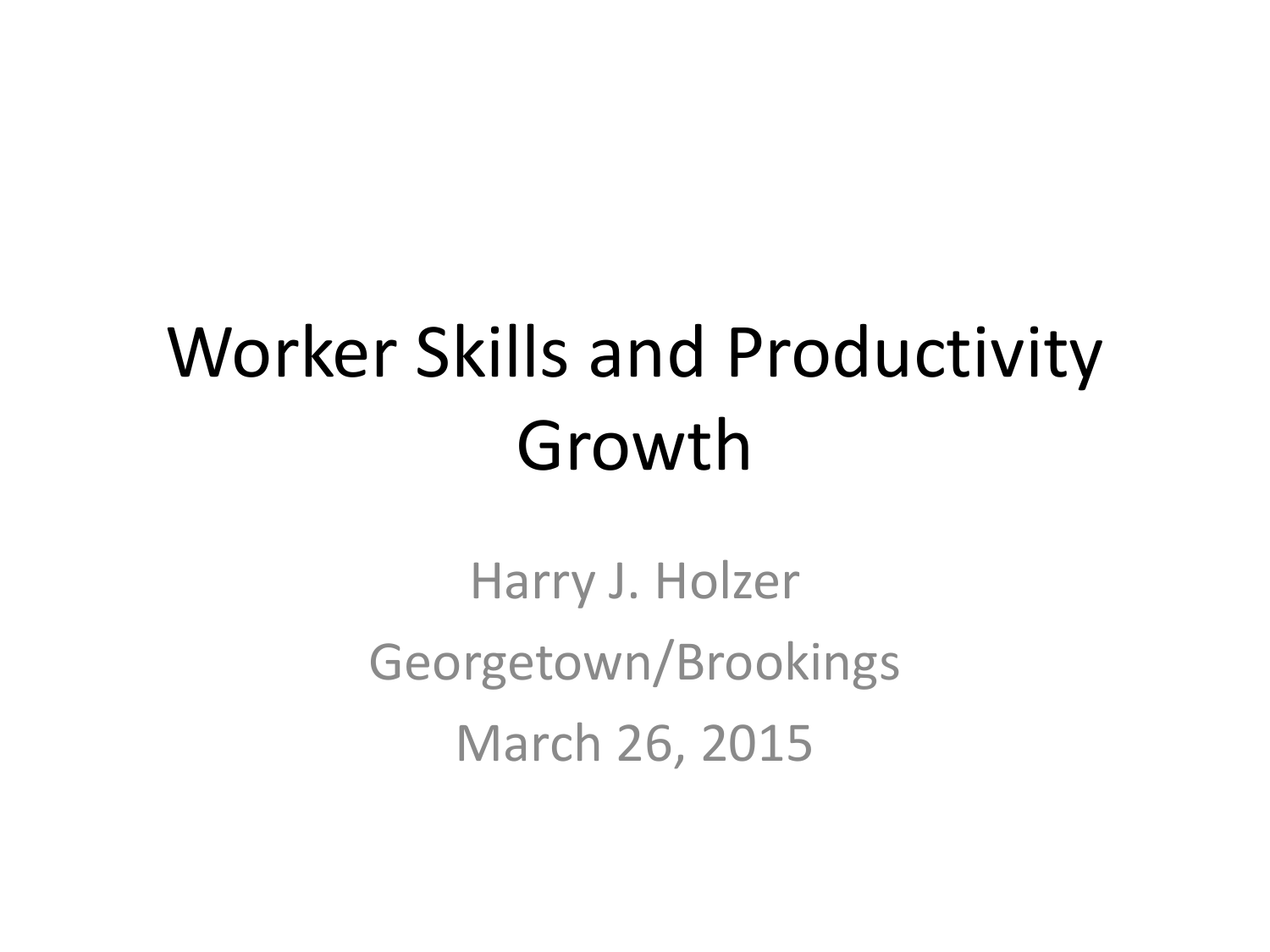#### Links Between Worker Skills and Productivity

- Supported by Theory
- Supported by Evidence (to some extent)
- Some Challenges in Using Weak Education Growth to Explain Productivity Slowdown:
- 1) Theory What not more invested in education/training if it benefits firms and workers?
- 2) Evidence Timing doesn't really work (lags, etc.)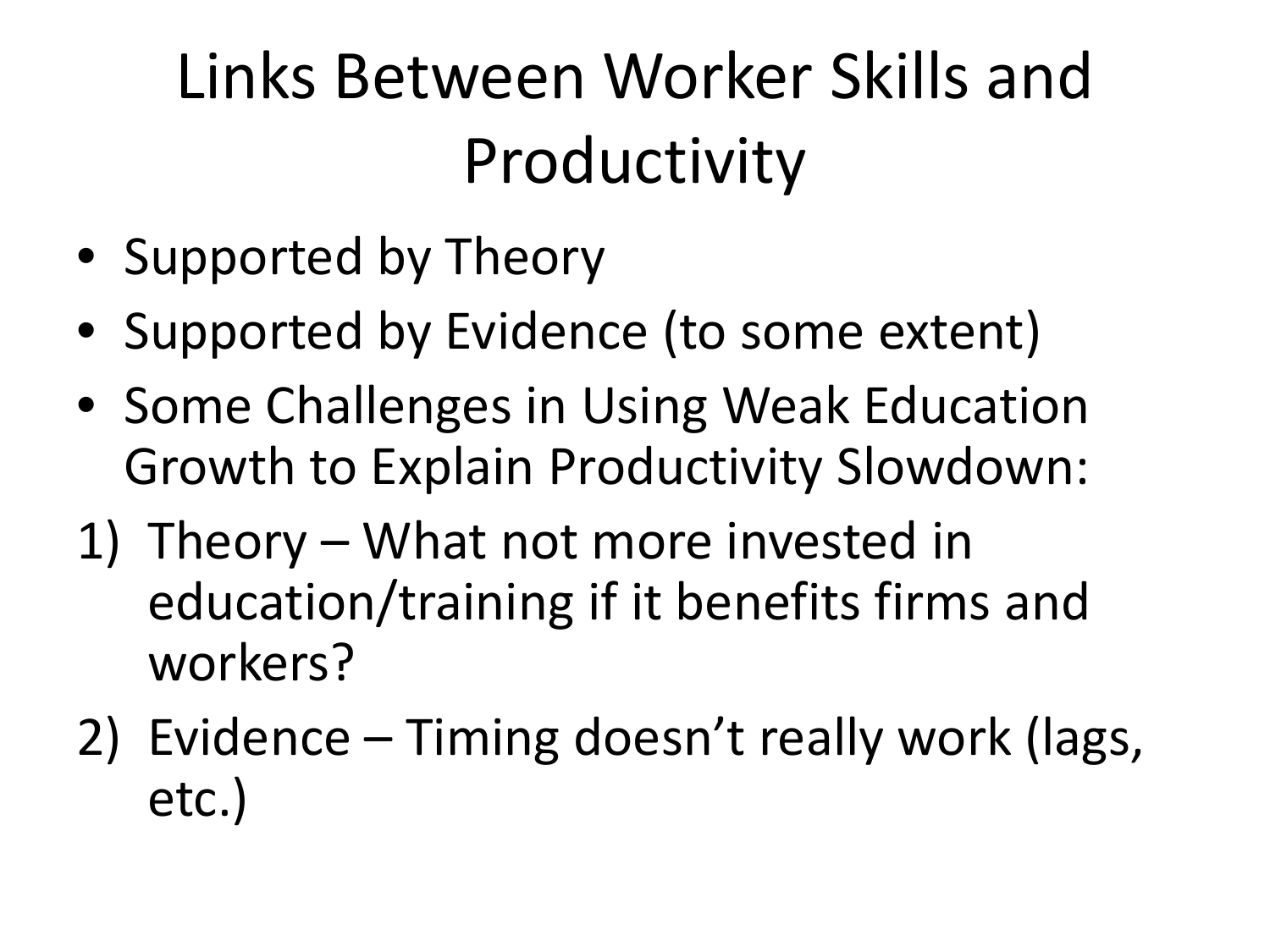#### **Facts and Trends in Worker Education**

Despite very strong returns to higher education: 15% do not finish high school;

- <50% attain postsecondary credential;
- Little reward for HS diploma;

High variance in market rewards for postsecondary; We were losing "race between education and technology" in late 20<sup>th</sup> century (Goldin and Katz);

Some Improvements since 2000;

But enrollments have risen faster than attainment: Low completion rates! (30% at AA, 50-60% for BA)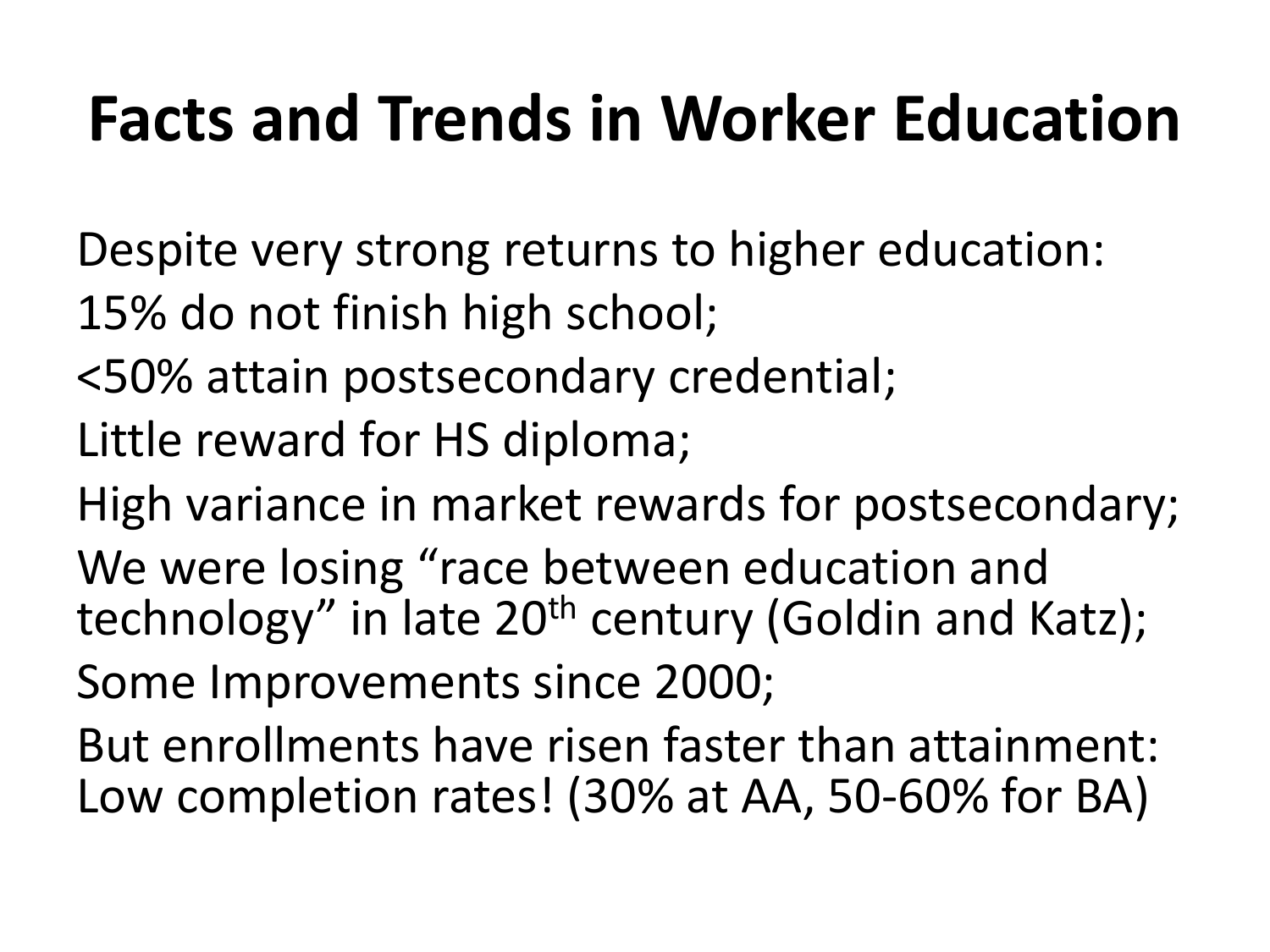# **Why Not Better Education Outcomes – Given Strong Market Incentives?**

- Student/Family Effects
- Institutional Effects: College and High School
- Employer Effects: Reluctance to Invest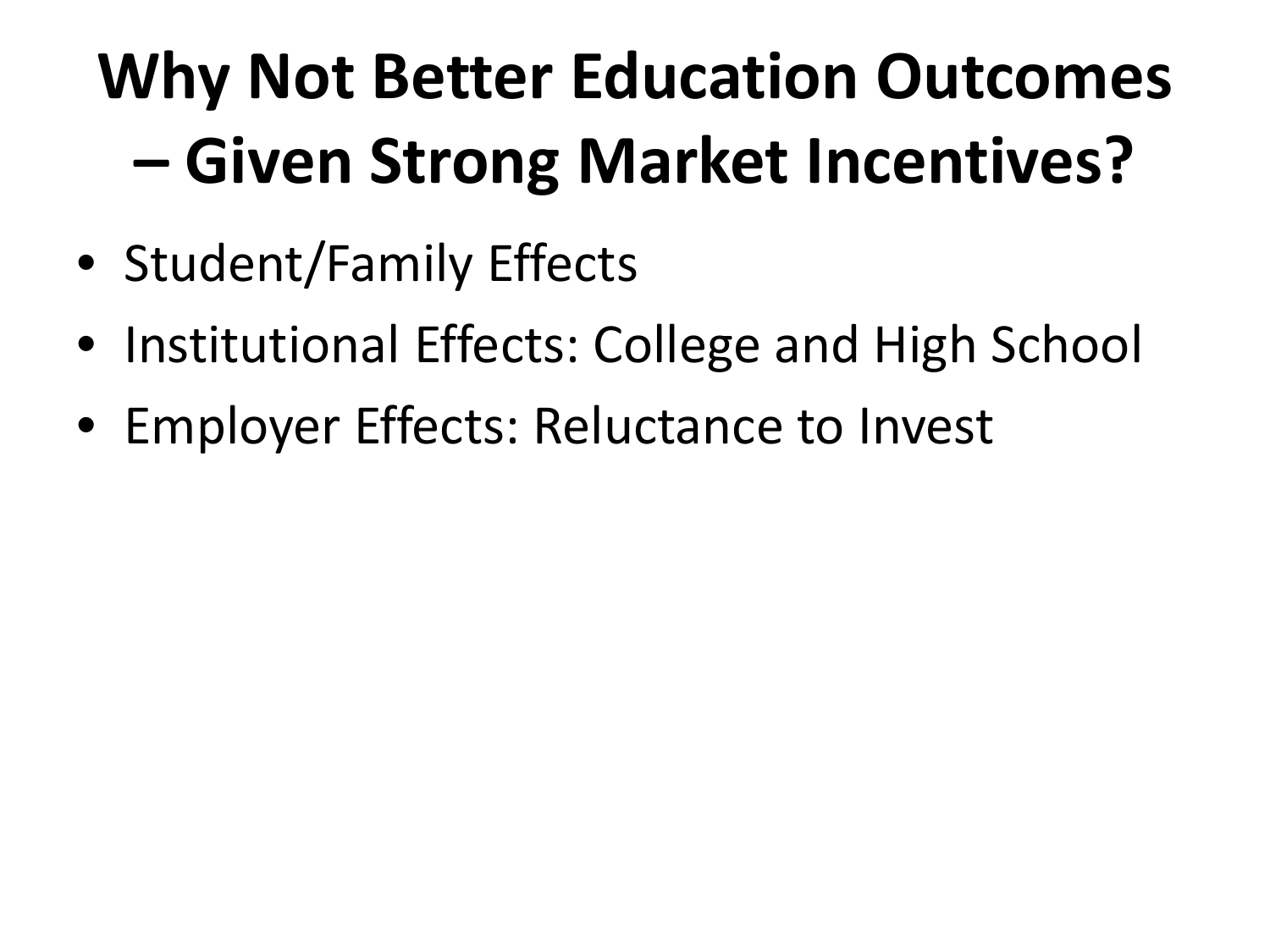# **Student/Family Effects**

- Poor academic skills in K-12 years Huge needs for remediation
- Liquidity constraints/High debt
- Poor information
- Family/parenting responsibility

#### **All related to family income!**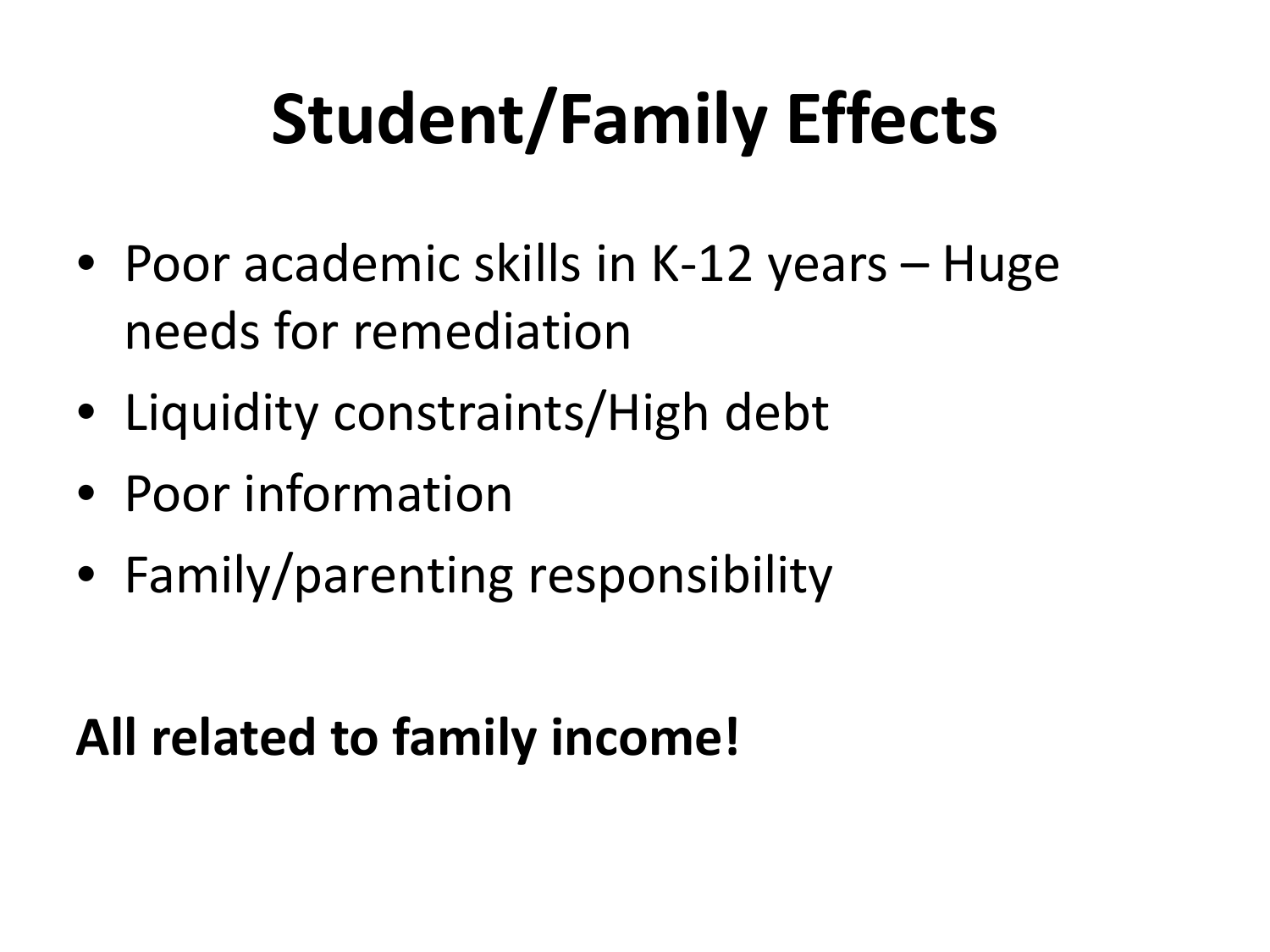# **Institutional Effects: College**

- High costs of better colleges
- Most disadvantaged students go to community or low-tier four-year schools (Undermatching!)
- Low resources, weak incentives impair student outcomes
- For-Profits: Growing roles and controversy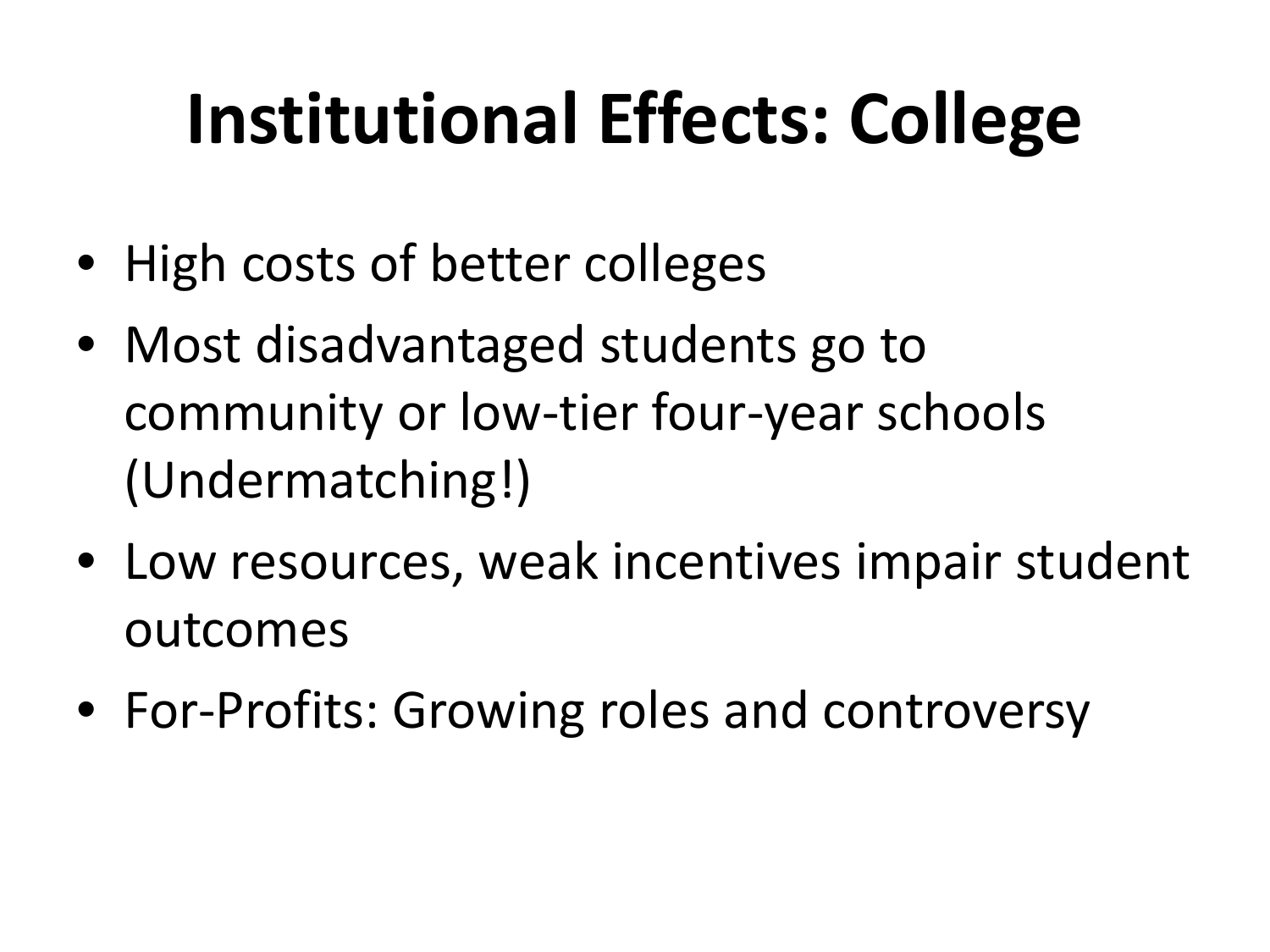# **Institutional Effects: High School**

- Strong market returns to high-quality career education and work-based learning (Career Academies, apprenticeship)
- Too little offered controversy since 1960s
- Few opportunities for those not academically gifted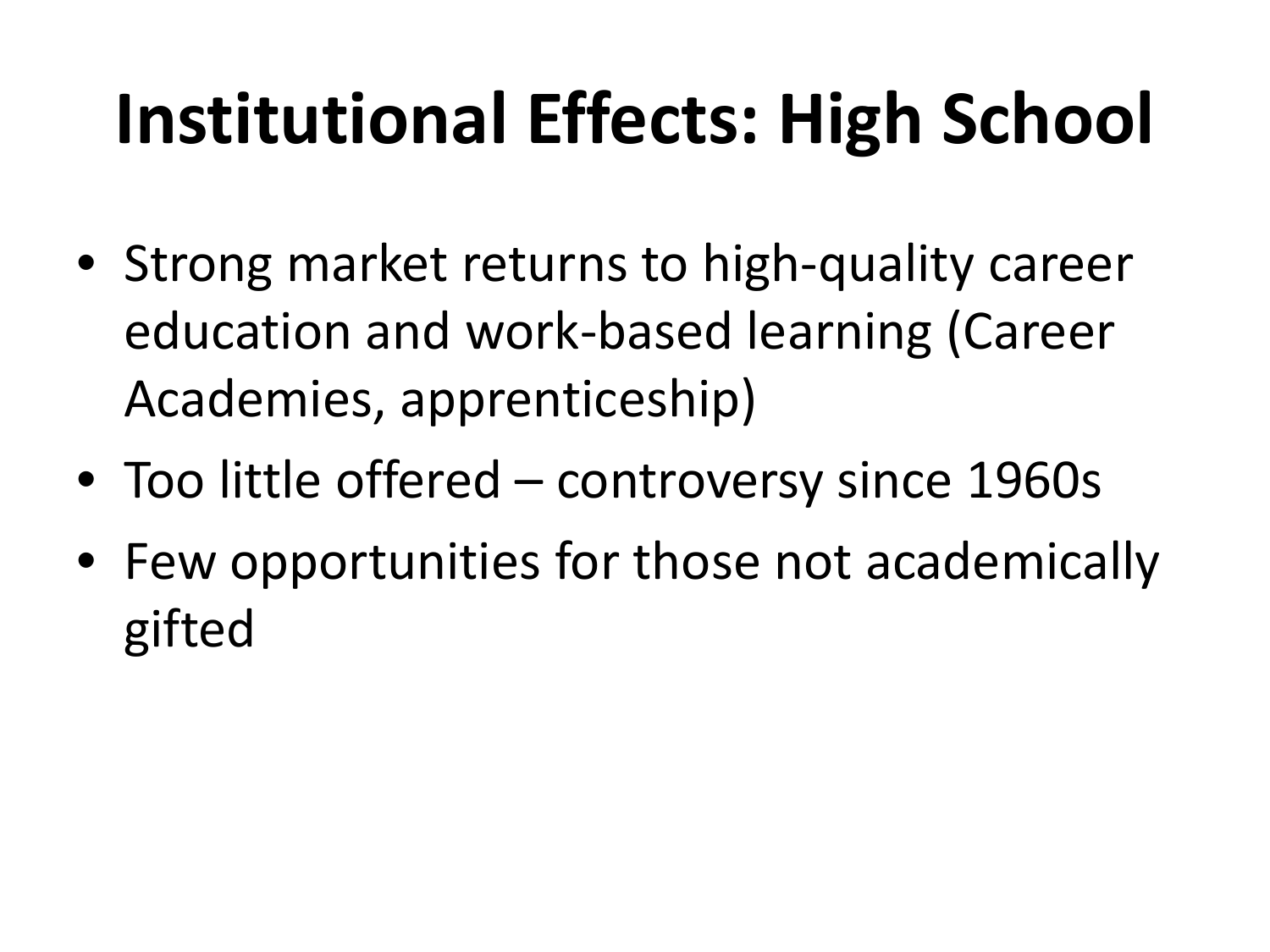### **Employers: Reluctance to Invest in Training**

- Due to general skill needs, weak skills of workers (cognitive and non-cognitive)
- Training and internal labor markets decline over time
- Explanations: Market Failure v. Profit Maximization at Worker Expense
- Also Effects of Weak Job Market!
- For all reasons: Not creating good jobs that are hard to fill – and not raising wages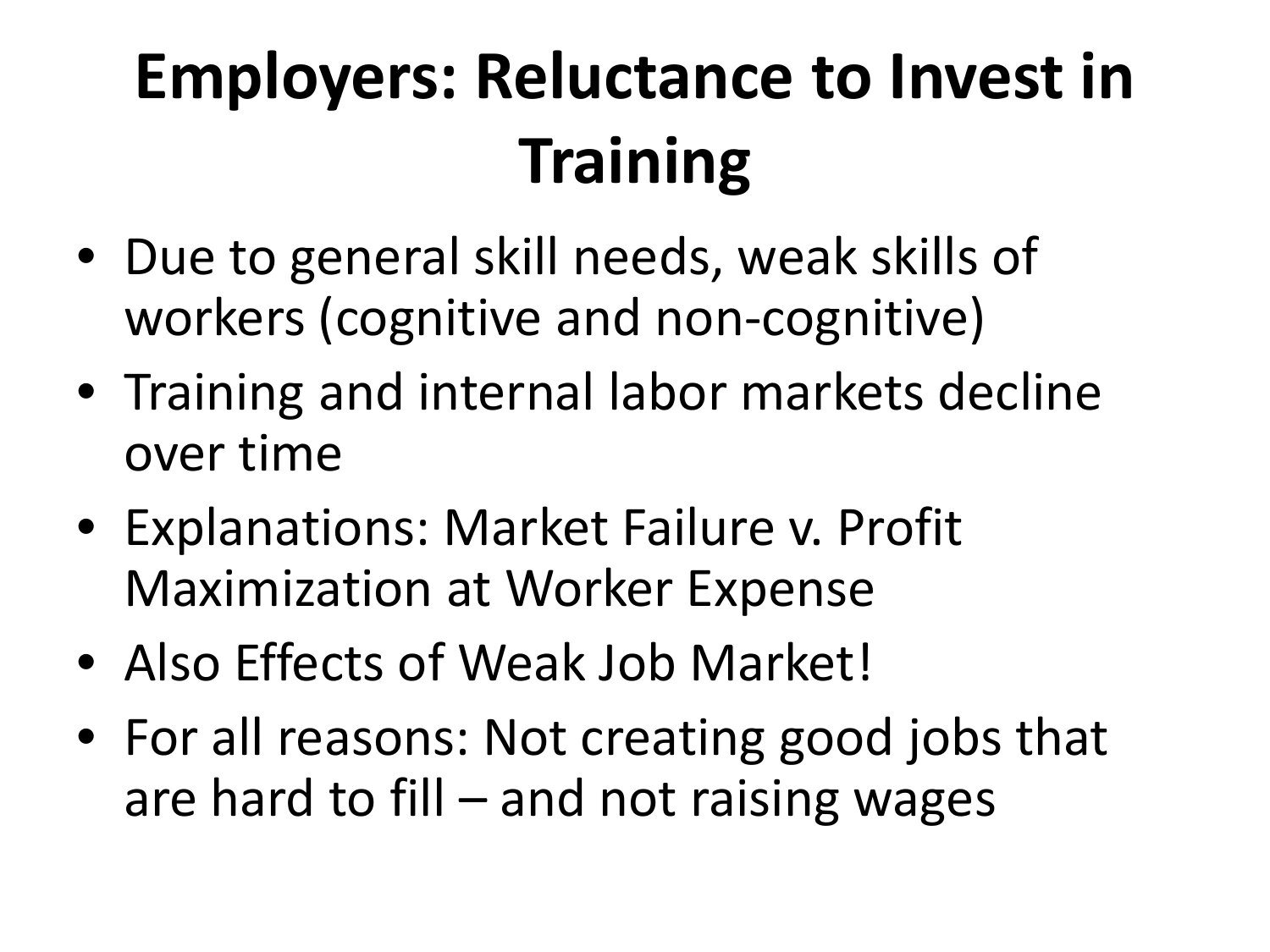# **Some Good Starts**

- Expanding Sector Partnerships
- Career Pathways
- Rising Interest in Apprenticeship
- Seen most in health care, advanced manufacturing,  $IT -$  strong demand for workers and specific technical skill needs